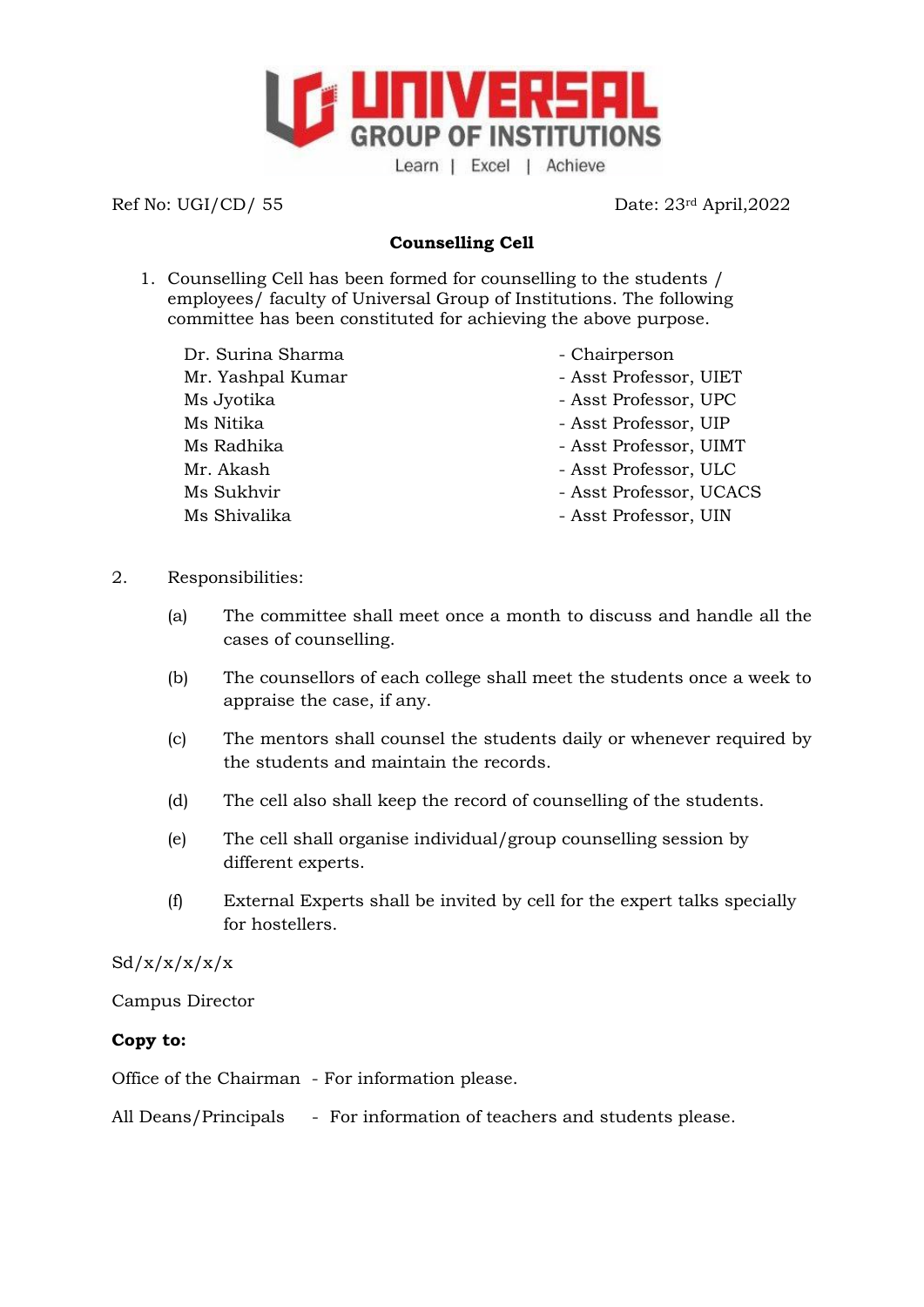

Ref No : UGI/CD/ 54 Date: 23<sup>rd</sup> April, 2022

## **Committee of Unfair Mean Cases (UMC) during MSTs**

1. A Committee is being formed to look into the matters of Unfair Mean Cases of MSTs examination of Universal Group of Institutions.

- (a) Dean Academics Ex-officio
- (b) Dean Students` Welfare Ex-officio
- (c) Concerned Dean/Principal Ex-officio
- 2. The Function of committee shall be:-
	- (a) To collect the facts of the case of UMC.
	- (b) To give personal hearing to the student involved in the alleged act of unfair means.
	- (c) Recording statements of the involved student.
	- (d) Submitting file to the Campus Director along with comments of the Committee.
	- (e) The report is to be submitted within two days of the incident.

Sd/xxx xxx xxx

Campus Director

#### **Copy to:**

Chairman Office - For information please.

All Deans/Principals - For information please.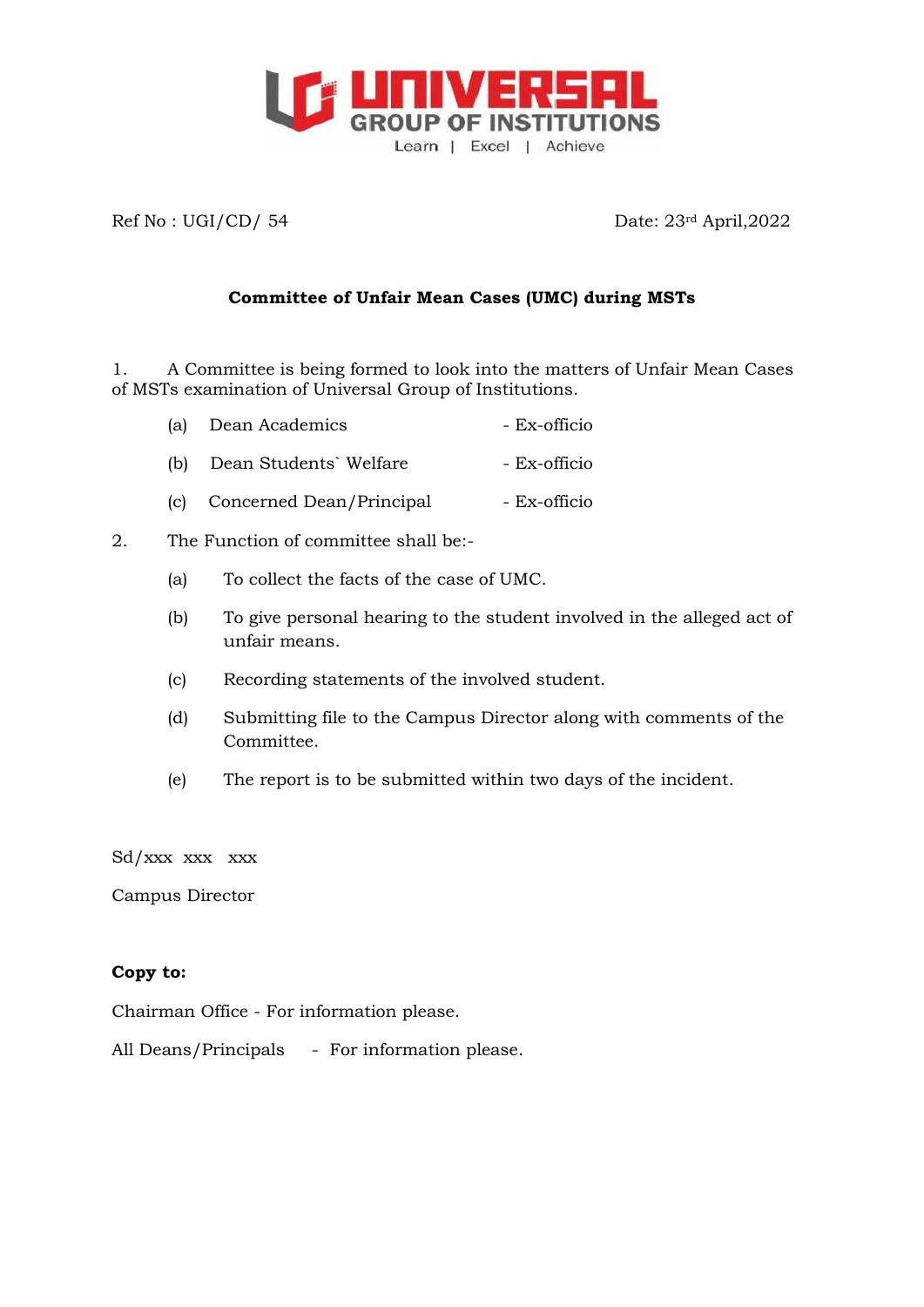

Ref No: UGI/CD/ 56 Date: 25<sup>th</sup> April, 2022

## **Intellectual Property Right Cell (IPRC)**

An Intellectual Property Right Cell (IPRC) to support the students and faculty members on all the issues related to Intellectual Property Rights has been formed. The following committee has been constituted for this purpose:

| Dr. R Ramajayam     | - Chairperson |
|---------------------|---------------|
| Dr. Vikas Sharma    | - Member      |
| Dr. Nabamita        | - Member      |
| Dr. Ravinder Kumar  | -Member       |
| Mr. Lavneesh Sharma | - Member      |
| Mr. Akash           | - Member      |
|                     |               |

Sd/xxx xxx xxx Campus Director **Copy to:** Office of the Chairman - For information please. All Deans/Principals - For information of teachers and students please.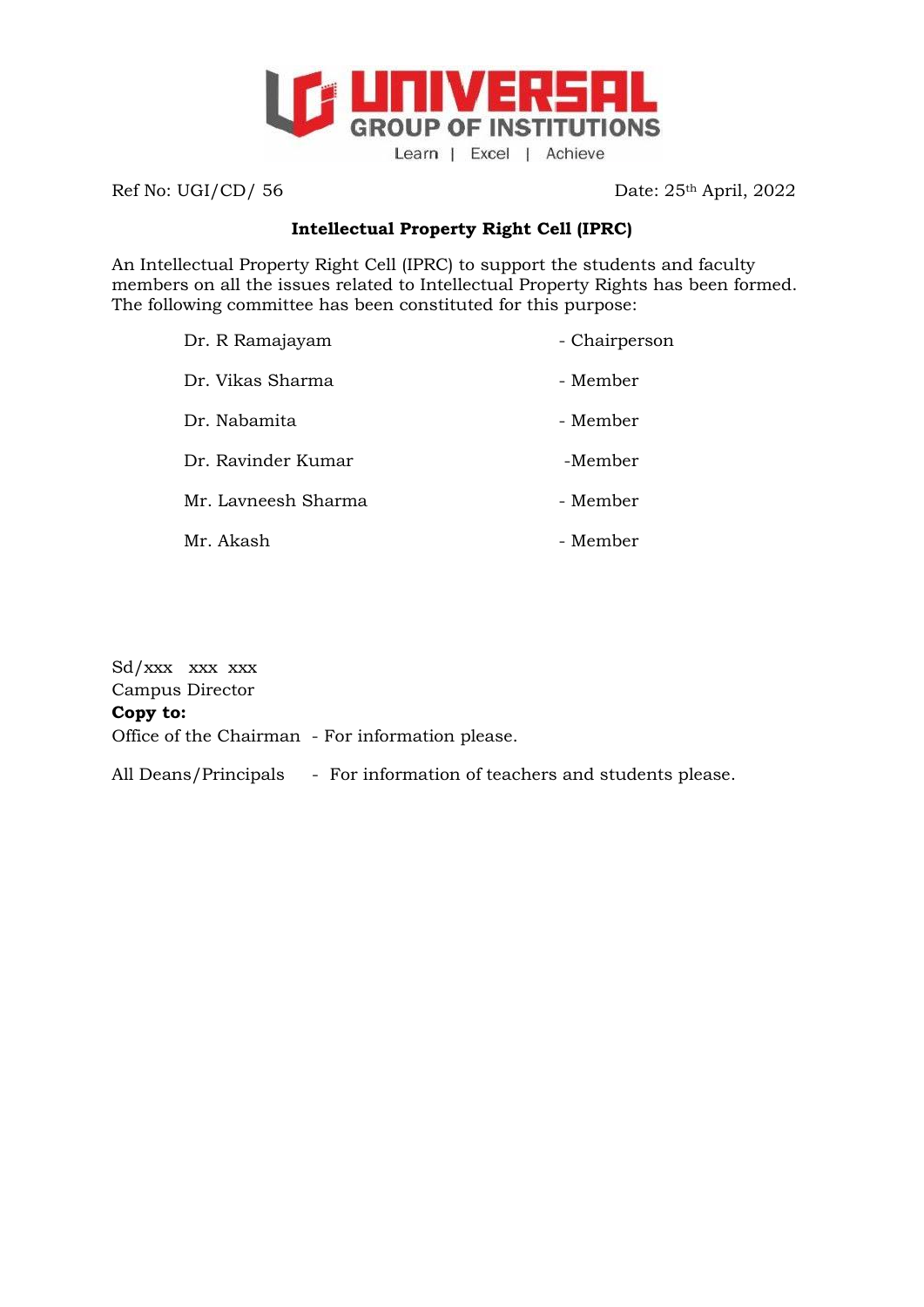

Ref No : UGI/CD/ Date : 11<sup>th</sup> April, 2022

## **Student Grievance Cell**

With reference to Notification No UGI/CD/23 dated 11.11.2021, Student Grievances Cell has been formed for one year, i.e. upto 30.4.2023 or till further order.

| $1_{-}$ | Dr. Vikas Sharma     | : Chairperson               |
|---------|----------------------|-----------------------------|
| 2.      | Ms. Preeti Sondhi    | : Assistant Professor, UIET |
| 3.      | Ms. Shivani          | : Assistant Professor, UIP  |
| 4.      | Ms. Shivalika Thakur | : Tutor, UIN                |
| 5.      | Ms. Simran           | : Assistant Professor, ULC  |

Sd/xxx xxx xxx

Campus Director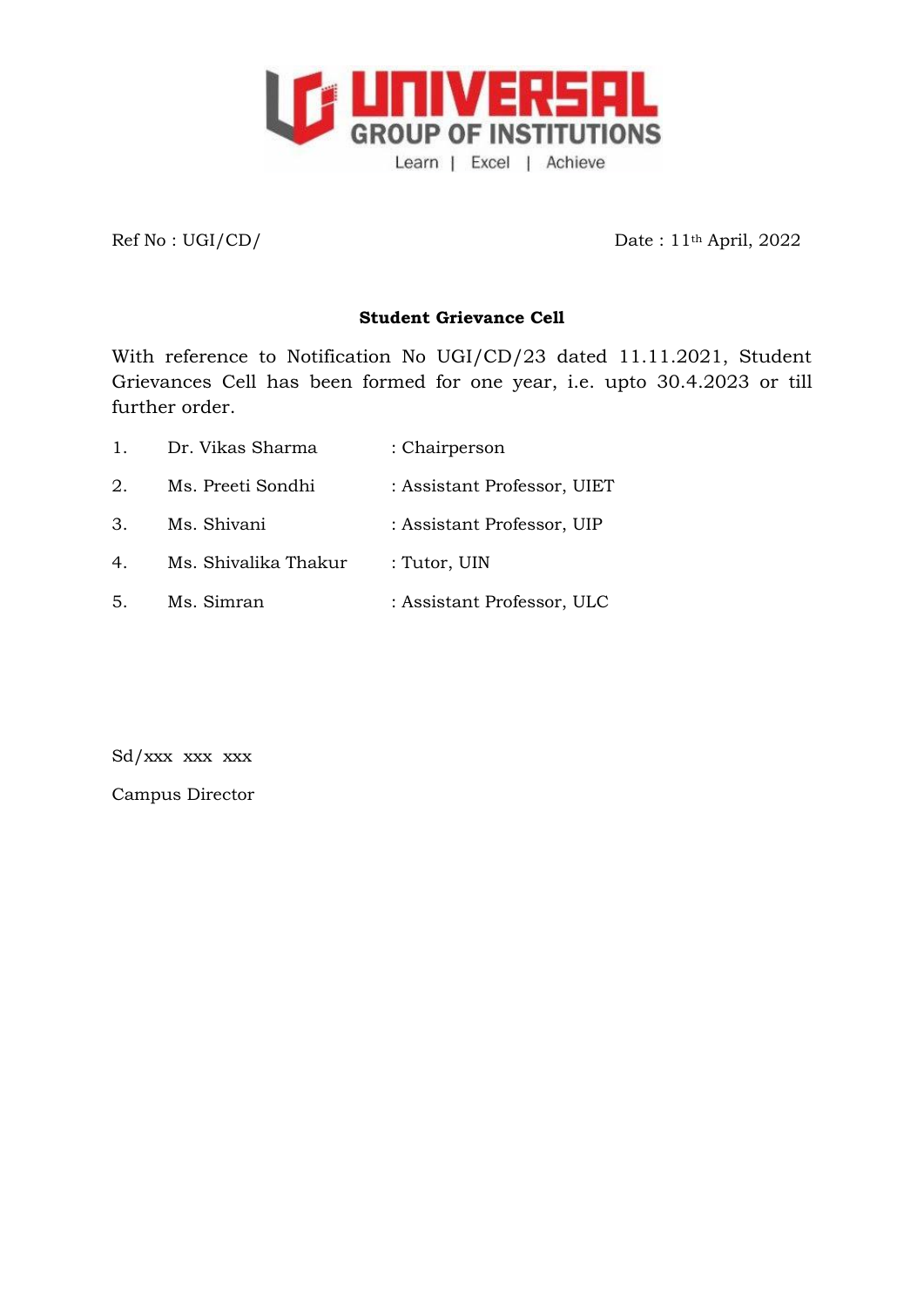

Ref No: UGI/CD/ 57 Date: 25<sup>th</sup> April, 2022

### **Internal Quality Assurance Cell (IQAC)**

An Internal Quality Assurance Cell (IQAC) has been formed. The following committee has been constituted for this purpose:

| Prof SK Bawa                                 | -Campus Director - Chairperson                         |
|----------------------------------------------|--------------------------------------------------------|
| Dr. Parveen Bajaj                            | - IQAC Coordinator                                     |
| Ms K Shipra Gupta                            | - IQAC Co-coordinator                                  |
| <b>External Experts</b>                      |                                                        |
| Prof Lokesh Koul                             | - Formar Dean<br>Central University of Jammu,<br>Jammu |
| Prof Anand Padhan                            | - Dean, Apeejay Satya University<br><b>NOIDA</b>       |
| Prof Monisha Dhiman                          | - IQAC Director                                        |
|                                              | Central University of Punjab,                          |
|                                              | Bathinda                                               |
| Dr. Kompal Wadhawan                          | - Member                                               |
| Dr. Vikas Sharma                             | - Member                                               |
| Dr. R Ramajayam                              | - Member                                               |
| Dr. Ravinder Kumar                           | - Member                                               |
| Ms Neetu Jain                                | - Member                                               |
| Ms Poonam Malhotra                           | - Member                                               |
| Ms Ritu Devi                                 | - Member - UIMT                                        |
| Ms Simran                                    | - Member - ULC                                         |
| Ms Shefali                                   | - Member - UIP                                         |
| Mr.Lovneesh                                  | - Member - UIET                                        |
| Ms Preeti Sood                               | - Member - UIN<br>- Member - UPC                       |
| Mr. Keshav<br><b>Administrative Officers</b> |                                                        |
|                                              |                                                        |
| Mr. Lalit                                    | - Member- Finance                                      |
| Ms Rimpi                                     | - Member - Admin                                       |

Sd/xxx xxx xxx Campus Director **Copy to:**

Office of the Chairman - For information please.

All Deans/Principals - For information of teachers and students please.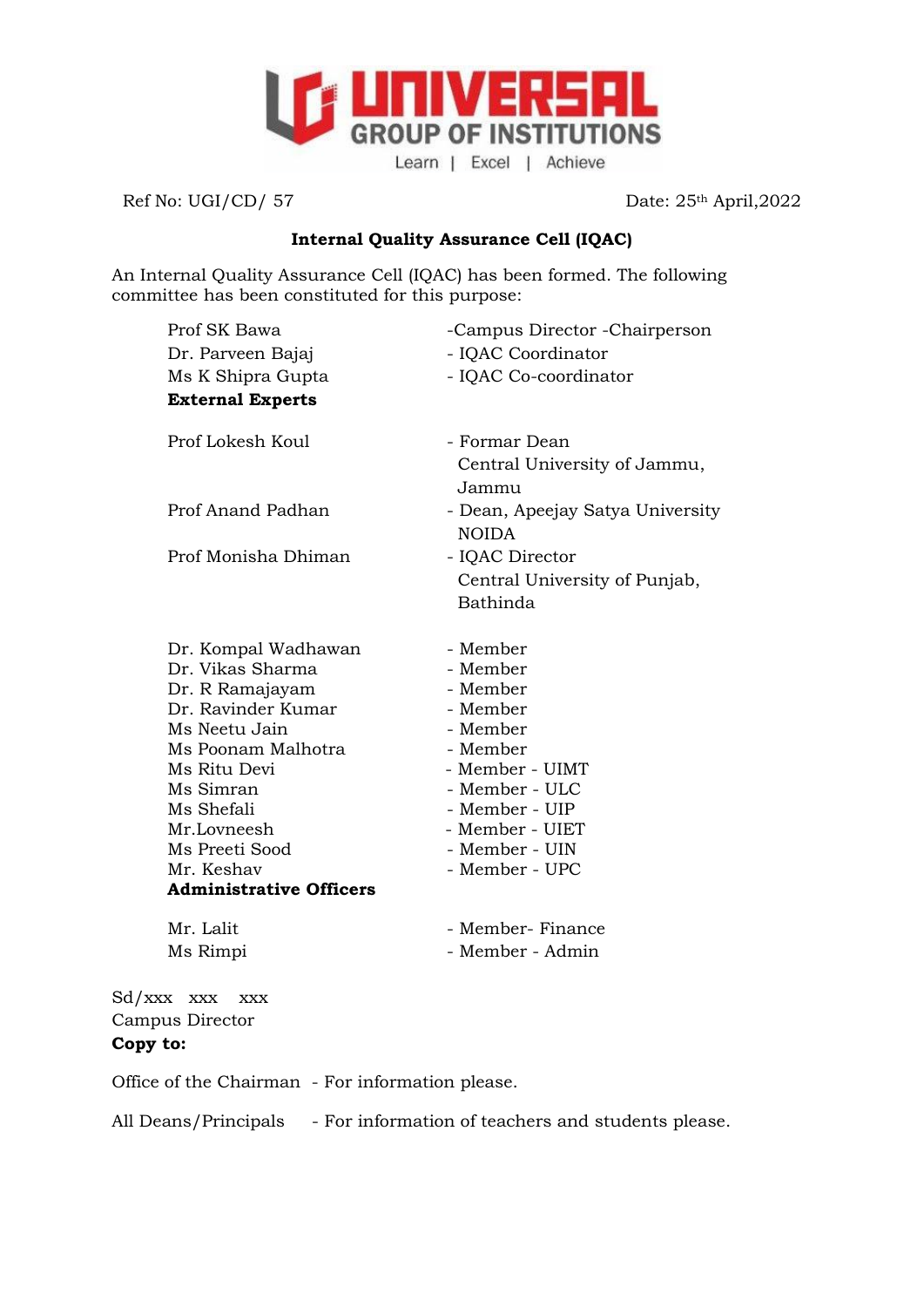

Ref no: UGI/CD/50Date: 15-04-2022

# **Members of Governing Board of Universal Group of Institutions, Lalru, S A S Nagar, Punjab**

| Sr No.         | <b>GBC</b> Members       | Designation and Company                                                                                                 | Position                  |  |
|----------------|--------------------------|-------------------------------------------------------------------------------------------------------------------------|---------------------------|--|
| $\mathbf{1}$ . | Dr. Gurpreet Singh       | Chairman, Universal Group of<br>Institutions, Lalru, SAS Nagar Mohali,<br>Punjab                                        | Chairperson               |  |
| 2.             | Sh. Nirmal Singh         | Chairman, Punjab Group of Colleges,<br>Chunni Kalan, Fatehgarh Sahib                                                    | Administrativ<br>e Member |  |
| 3.             | Prof. RP Tiwari          | Vice-Chancellor, Central University of<br>Punjab, Bathinda, Punjab                                                      | Academic<br>Member        |  |
| 4.             | Dr. SS Marwaha           | Former Chairman, Punjab Pollution<br>Control Board & Former Professor Central<br>University of Punjab, Bathinda, Punjab | Academic<br>Member        |  |
| 5.             | Prof. SP Malhotra        | Former Advisor EDICL, National Fellow<br>NUPA, New Delhi                                                                | Academic<br>Member        |  |
| 6.             | Prof. BS Bhatia          | Former Dean Academic and Registrar,<br>Punjabi University, Patiala, Punjab                                              | Academic<br>Member        |  |
| 7.             | Prof. Saroj Sharma       | Chairperson National Institute of Open<br>Schooling, New Delhi                                                          | Academic<br>Member        |  |
| 8.             | Ms. Kundla<br>Mahajan    | Under Secretary, UGC , New Delhi                                                                                        | Administrativ             |  |
| 9.             | Brig. (Dr.) RS<br>Grewal | Former Vice Chancellor,<br>ChitkaraUniversity, Rajpura, Punjab                                                          | e Member                  |  |
| 10.            | Smt. Kamlesh<br>Kaur     | Sarpanch, Gram Panchyat Village,<br>Ballopur, Tehsil Derabassi, Distt. SAS<br>Nagar                                     | Social<br>Worker          |  |
| 11.            | Prof. (Dr.) SK Bawa      | Campus Director, Universal Group of<br>Institutions, Lalru, SAS Nagar Mohali,<br>Punjab                                 | Convenor                  |  |

Sd/xxx xxx xxx **Campus Director**

Sd/xxx xxx xxx **Hon'ble Chairman**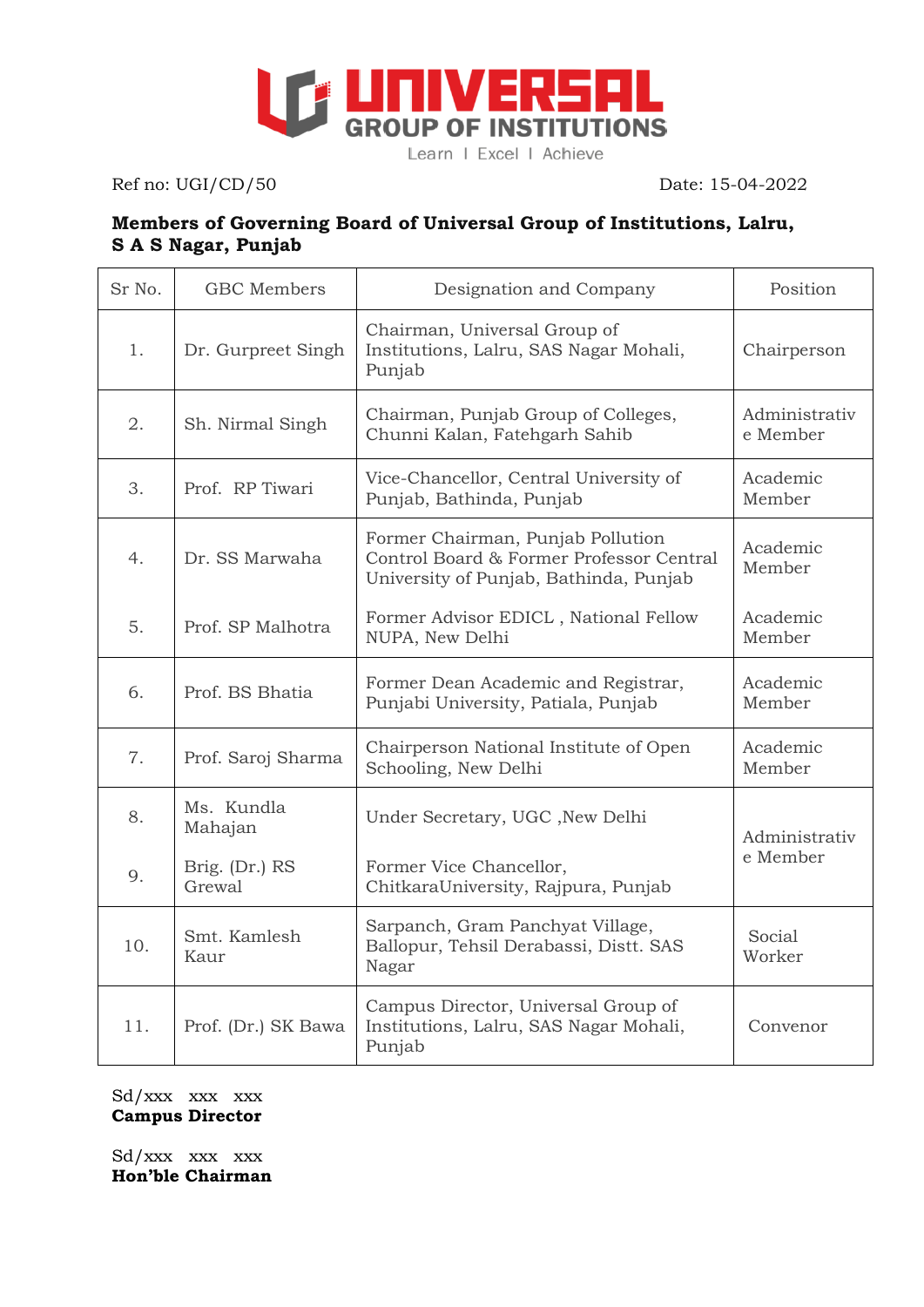

 $Ref No : UGI/CD/$  Date :  $11<sup>th</sup> April,2022$ 

#### **Internal Complaint Committee**

With reference to Notification No UGI/CD/ dated 11.11.2021, the Anti Internal Complaint Committee has been formed for one year, i.e. upto 30.4.2023 or till further order.

- 1. Dr Parveen Bajaj : Chairperson, Dean Academics Affairs
- 2. Ms Neetu Jain : Member, Vice Principal UPC
- 3. Ms. K Shipra : Member, Dean UIET
- 4. Ms. Poonam : Member, HOD, UIN
- 5. Mr. Ajay Rana : Member, Assistant Professor, UIET
- 6. Mr. Nitesh Kumar Sharma : Student
- 7. Ms Surbhi Sharma : Student
- 8. Mr. Rahul Kumar ; Student

Sd/xxx xxx xxx

Campus Director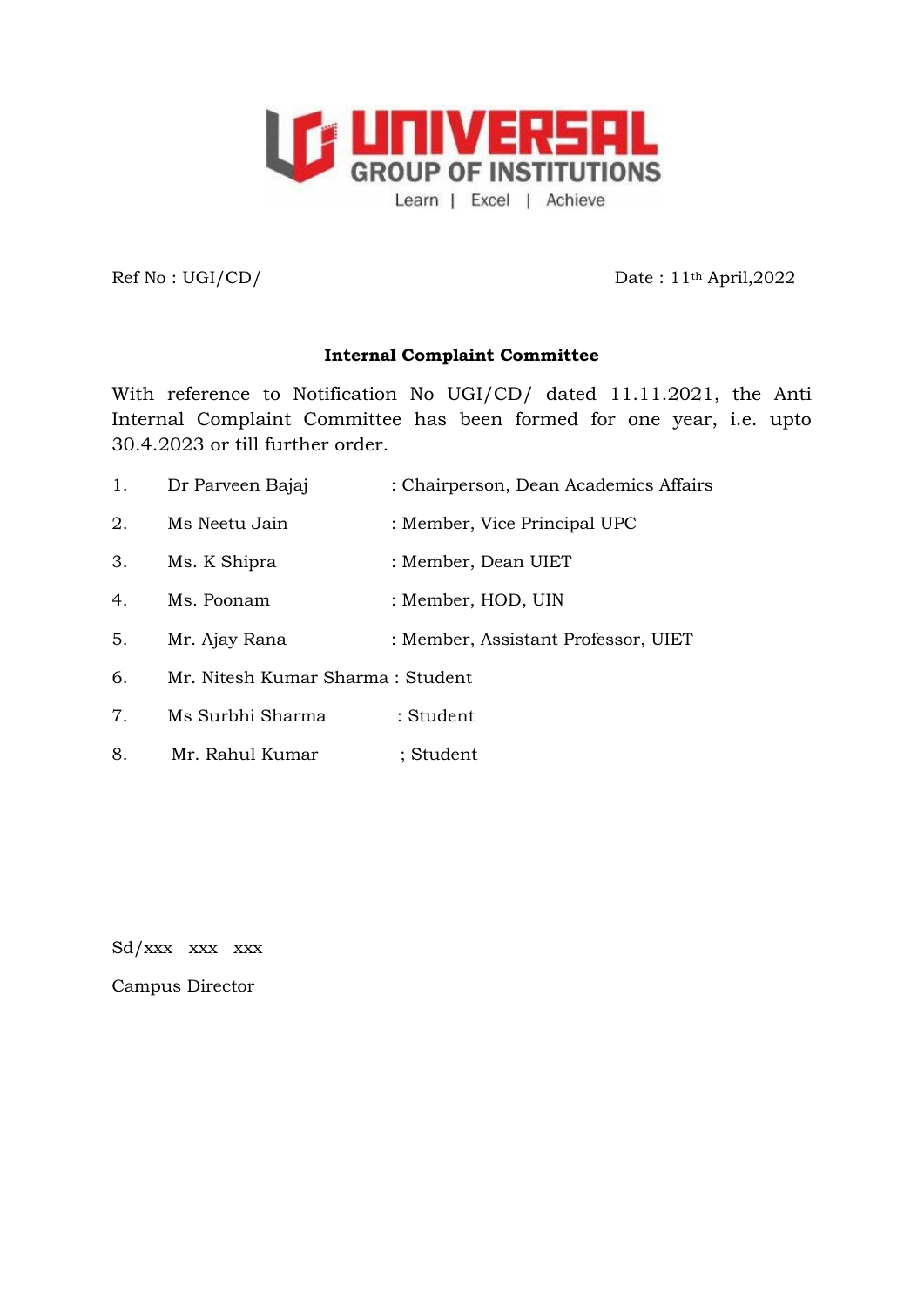

Ref No.UGI/CD/ Date: 11/04/22

# **COMMITTEE FOR SC/ST/OBC**

With reference to Notification No UGI/CD/ dated 04 Jan 2022, the Anti Discrimination Committee has been formed for one year, i.e. upto 30.4.2023 or till further order.

| Dr Surina         |               | Chairperson            |
|-------------------|---------------|------------------------|
| Ms Simran Kaur    |               | : Asst. Professor, ULC |
| Mr Satish Kumar   |               | Asst. Professor, UCE   |
| Ms Shefali        |               | Asst. Professor, UIP   |
| Mr Orooj          |               | Asst. Professor, UPC   |
| Ms Preeti Sondhi  |               | Asst. Professor, UIET  |
| Ms Barjinder kaur | $\mathcal{L}$ | Asst. Professor, UCACS |

Sd/xxx xxx xxx

Campus Director